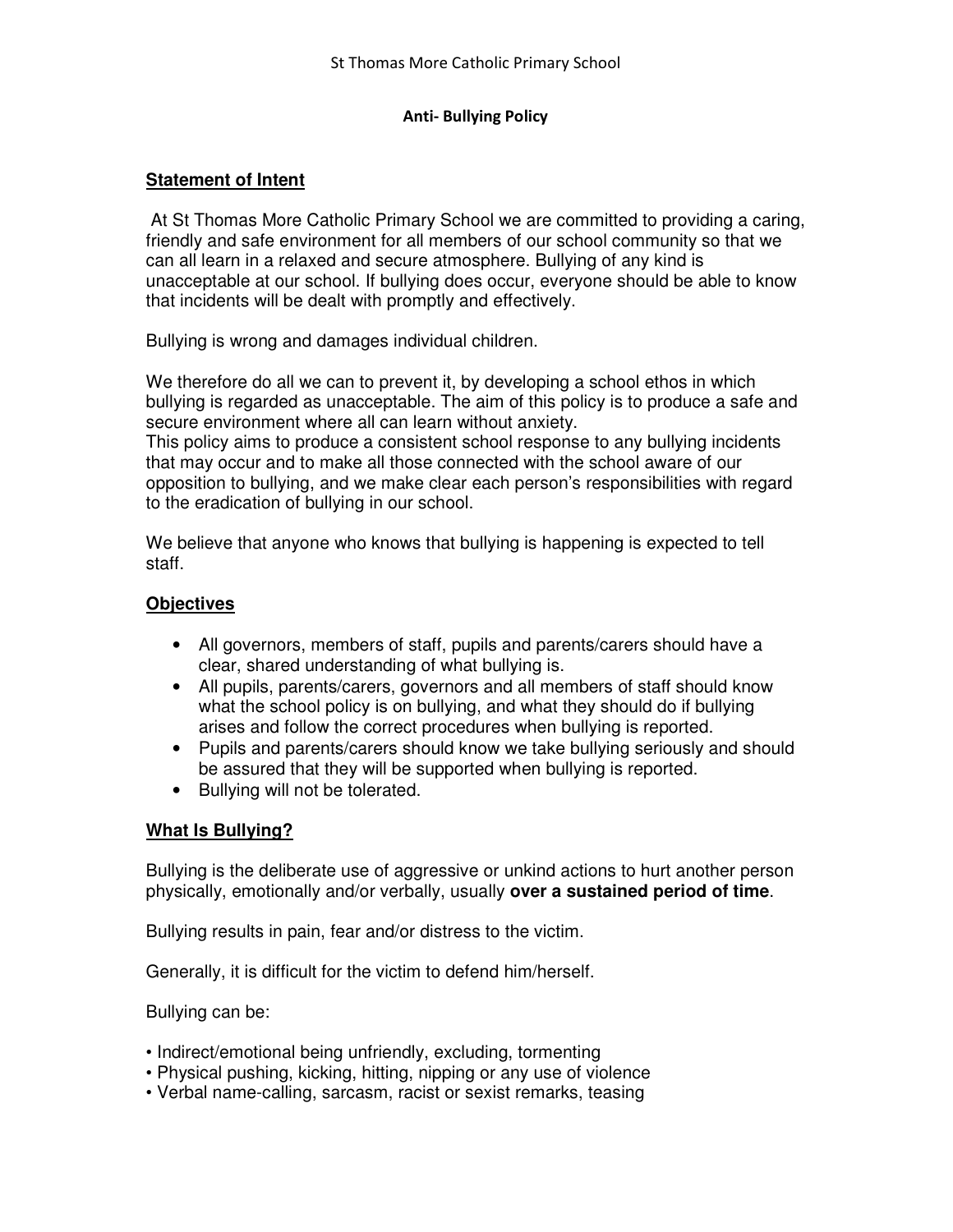Bullying can be face to face, through others and via online devices and/ or mobile phones.

Bullying is not occasionally falling out, arguing or fighting. It is **persistent** unkind actions on the same person or group of people (victim(s) by the same person or group of people (perpetrators).

## **Cyberbullying**

 Cyberbullying may be defined as 'the use of electronic communication, particularly mobile phones and the internet, to bully a person, typically by sending messages of an intimidating or threatening nature: children and adults may be reluctant to admit to being the victims of cyberbullying.

It can take a number of different forms:

- threats and intimidation, harassment or 'cyber-stalking' (e.g. repeatedly sending unwanted texts or instant messages)
- sexting (e.g. sending and receiving sexually explicit messages, primarily between mobile phones)
- vilification/defamation (the act of saying or writing unpleasant things about someone or something in order to cause other people to have a bad opinion of them)
- exclusion/peer rejection
- impersonation (the act of intentionally copying another person's characteristics such as their behaviour , speech appearance or expressions)
- unauthorised publication of private information/images
- 'trolling' (abusing the internet to provoke or offend others online).

It can be an extension of face-to-face bullying, with technology providing the perpetrator/s with another route to harass their victim/s.

However, it differs from other forms of bullying in several significant ways:

- by facilitating a far more extreme invasion of personal space. Cyberbullying can take place at any time and intrude into spaces that have previously been regarded as safe and personal.
- the potential for anonymity on the part of the bully. This can be extremely distressing for the victim
- the potential for the bully to play very rapidly to a larger audience so the scale and scope of cyberbullying can be greater than for other forms of bullying.
- through the knowledge that the data is in the world-wide domain, disproportionately amplifying the negative effect on the victim, even though the bully may feel his/her actual actions had been no worse than conventional forms of bullying
- the difficulty in controlling electronically circulated messages as more people get drawn in as accessories. By passing on a humiliating picture or message a bystander becomes an accessory to the bullying.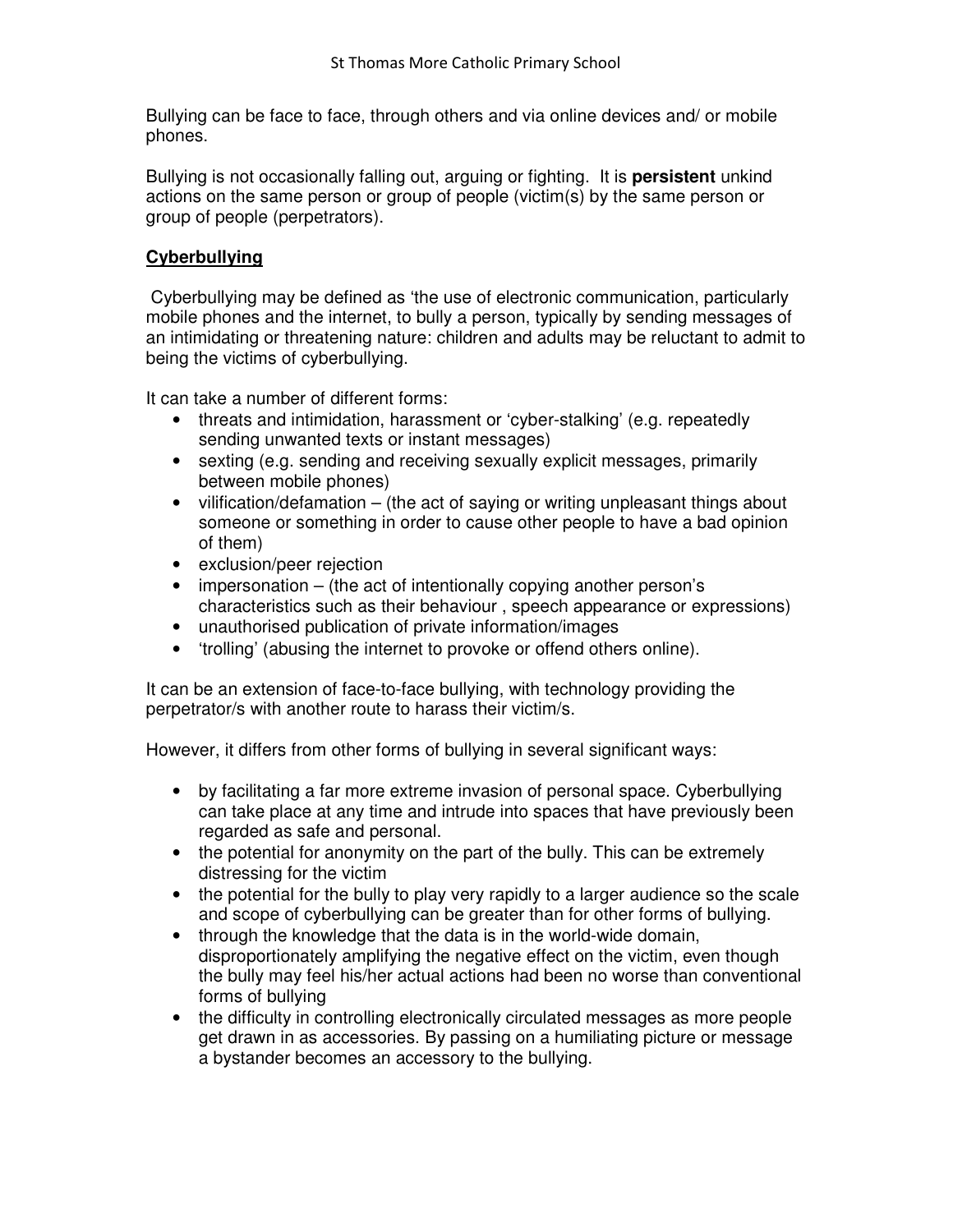- the profile of the bully and target can be different to other forms of bullying as cyberbullying can take place between peers and across generations including members of staff.
- many cyberbullying incidents can themselves act as evidence so it is important the victim saves the information.

## **Cyberbullying and the Law**

Bullying is **never** acceptable and the school fully recognizes its duty to protect all of its members and to provide a safe, healthy environment for everyone.

- The Education and Inspections Act 2006 (EIA 2006) outlines some legal powers which relate more directly to cyberbullying. Headteachers have the power 'to such an extent as is reasonable' to regulate the conduct of pupils when they are off the school site.
- The Act also provides a defence for staff in confiscating items such as mobile phones from pupils.

There is not a specific law which makes cyberbullying illegal but it can be considered a criminal offence under several different acts including Protection from Harassment Act (1997), Malicious Communications Act (1988), Communications Act (2003) Obscene Publications Act (1959) and Computer Misuse Act (1990).

## **Preventing Cyberbullying**

As with all forms of bullying the best way to deal with cyberbullying is to prevent it happening in the first place.

The school will do the following as a minimum to impose a comprehensive and effective prevention strategy:

- educate the children about the appropriate use of technology and how to stay safe and keep others safe online and the positive use of information technology
- keep up to date with games, social media platforms, Apps that the children are using regularly.
- keep parents updated on Internet safety by regular School App updates and parent information evenings.
- ensure pupils, who have mobile phones, hand them into the school office every morning.

## **Guidance for Pupils**

If you believe you or someone else is the victim of cyber-bullying, you must speak to an adult as soon as possible. This person could be a parent/carer, or a member of staff in your safety network.

• Do not answer abusive messages, but save them and report them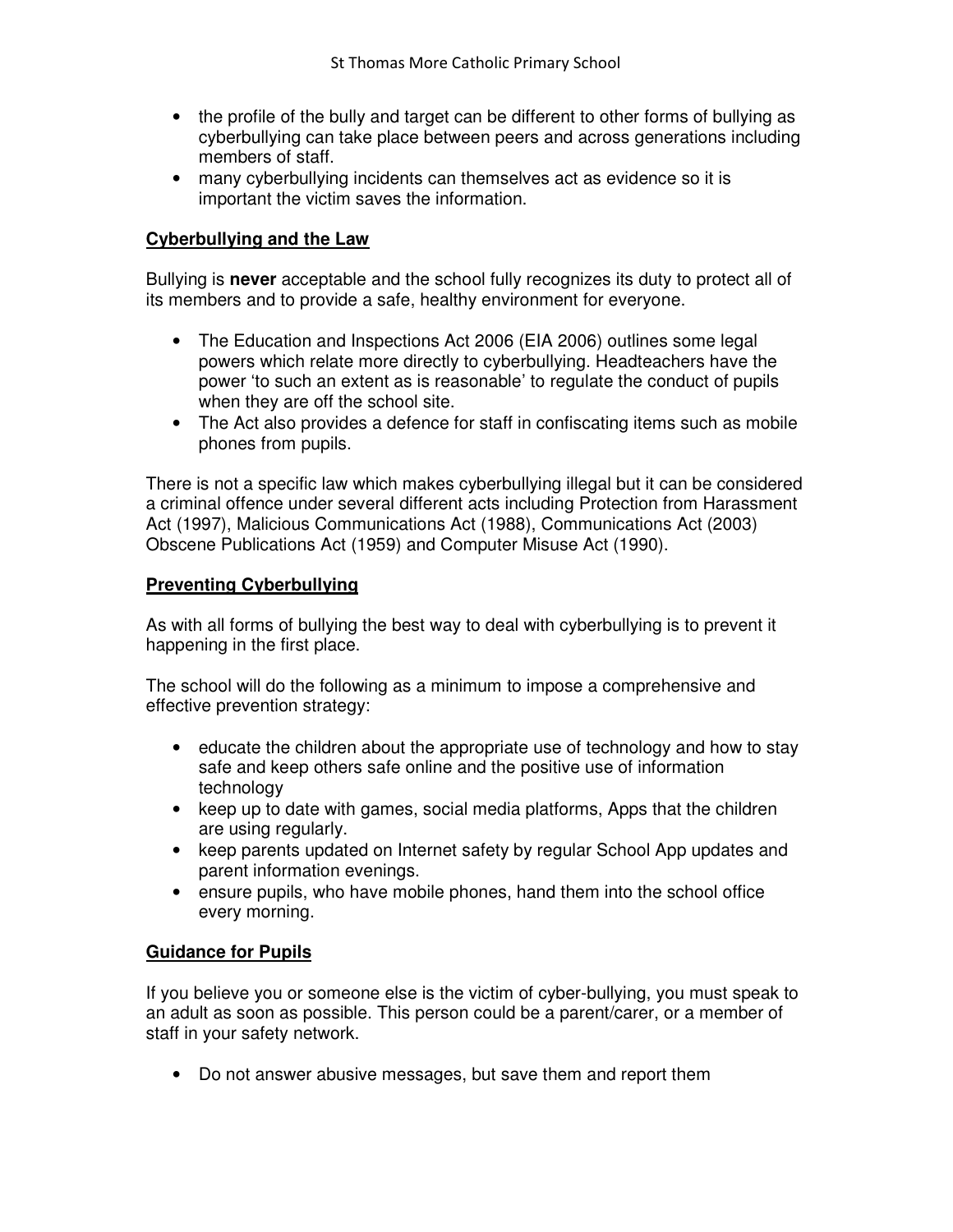- Do not delete anything until it has been shown to your parents/carers or a member of staff at school (even if it is upsetting, the material is important evidence which may need to be used later as proof of cyber-bullying)
- Do not give out personal details or contact information without the permission of a parent/carer (personal data)
- Be careful who you allow to become a friend online and think about what information you want them to see. People are not always who they say they are online.
- Protect your password. Do not share it with anyone else and change it regularly
- Always log off from the computer when you have finished or if you leave the computer for any reason.
- Always put the privacy filters on to the sites you use. If you are not sure how to do this, ask a teacher or your parents/carers.
- Never reply to abusive e-mails
- Never reply to someone you do not know
- Always stay in public areas in chat rooms
- The school will deal with cyberbullying in the same way as other bullying. Do not think that because it is online it is different to other forms of bullying.
- The school will deal with inappropriate use of technology in the same way as other types of inappropriate behaviour and sanctions will be given in line with the school's Behaviour Policy and Anti-Bullying Policy.

# **Guidance for Parents/Carers**

It is vital that parents/carers and the school work together to ensure that all pupils are aware of the serious consequences of getting involved in anything that might be seen to be cyber-bullying. Parents/carers must play their role and take responsibility for monitoring their child's online presence.

- Parents/carers should set parental controls on all family devices.
- Parents/carers should ensure that their children are playing age appropriate games/ accessing age appropriate sites.
- Parents/carers should be able to see what their pupils are accessing and be aware of their online activity.
- Parents/carers can help by making sure their child understands the school's policy and, above all, how seriously the school takes incidents of cyberbullying.
- Parents/carers should also explain to their children legal issues relating to cyber-bullying. If parents/carers believe their child is the victim of cyberbullying, they should save the offending material (if need be by saving the offensive text on their computer or on their child's mobile phone) and make sure they have copies of all relevant information before deleting anything.
- Parents/carers should contact the school as soon as possible should their child be the victim of cyberbullying or the perpetrator of cyber-bullying.
- If the incident falls in the holidays the school reserves the right to take action against bullying perpetrated outside the school both in and out of term time.
- Parents/carers should attend school's training on online safety.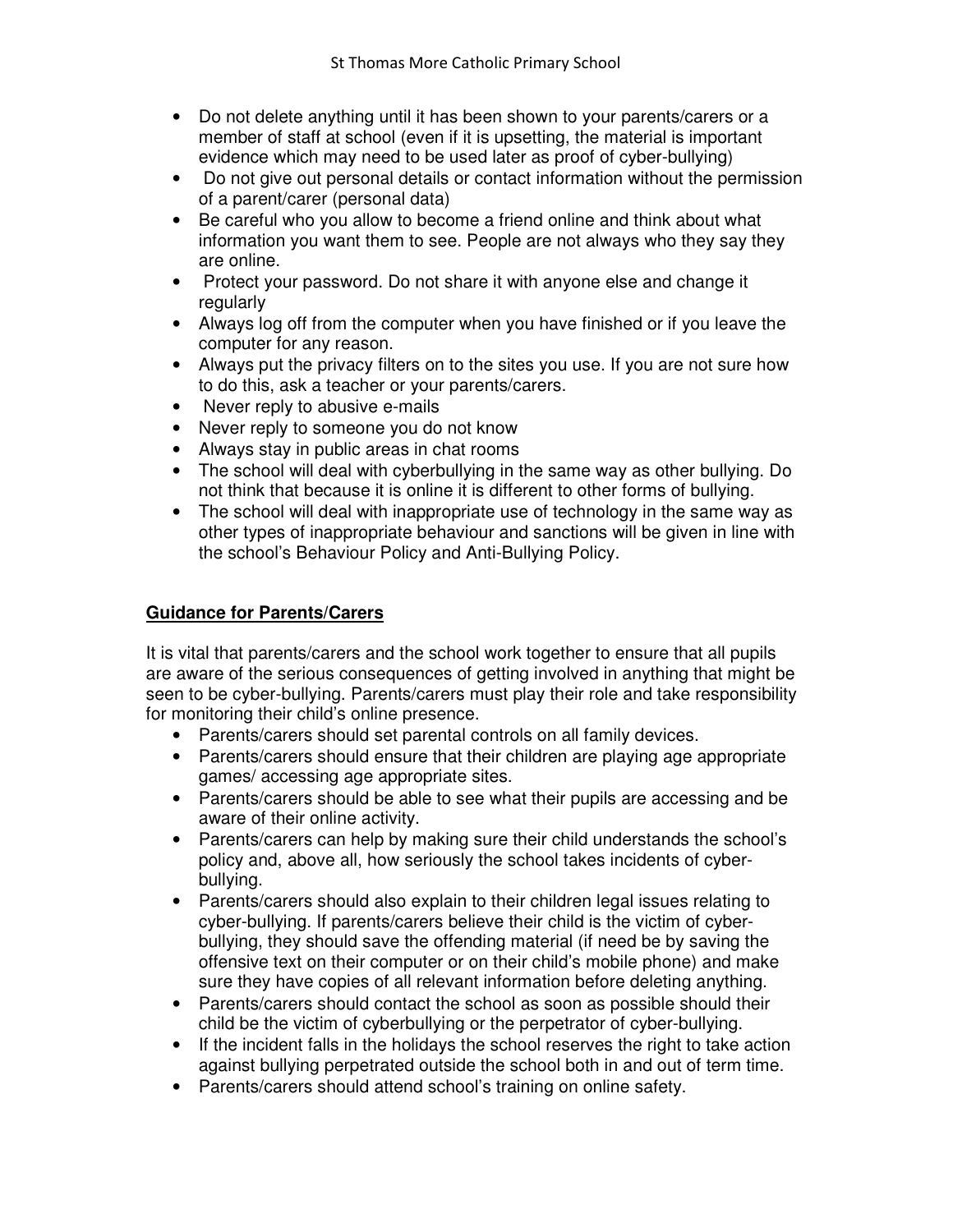• Parents/Carers should download the school app to keep abreast of online safety advice and support.

## **Why is it Important to respond to Bullying?**

Everybody has the right to be treated with respect. Bullying hurts. No one deserves to be a victim of bullying. Pupils who are bullying need to learn different ways of behaving.

As a school we have a responsibility to respond promptly and effectively to issues of bullying.

## **Signs and Symptoms of Bullying**

A child may indicate by signs or behaviour that he or she is being bullied.

Adults should be aware of these possible signs and that they should investigate if a child:

- is unwilling to go to school
- becomes withdrawn anxious, or lacking in confidence
- becomes clingy to adults
- cries themselves to sleep at night or has nightmares
- feels ill in the morning
- begins to do poorly in school work
- lacks concentration
- becomes aggressive, disruptive or unreasonable
- is bullying other children or siblings
- stops eating
- is frightened to say what's wrong
- gives improbable excuses for any of the above

These signs and behaviours could indicate other problems, but bullying should be considered a possibility and should be investigated along with other possible causes.

## **Procedures for The Prevention Of Bullying**

- clear policies and procedures for action
- positive, caring and considerate behaviour and attitudes will be encouraged and promoted through the school's strong Catholic ethos and the school's Behaviour Policy and procedures

The children's awareness and understanding of bullying will be raised through:

- The PHSE curriculum
- Circle Time
- Reflection Time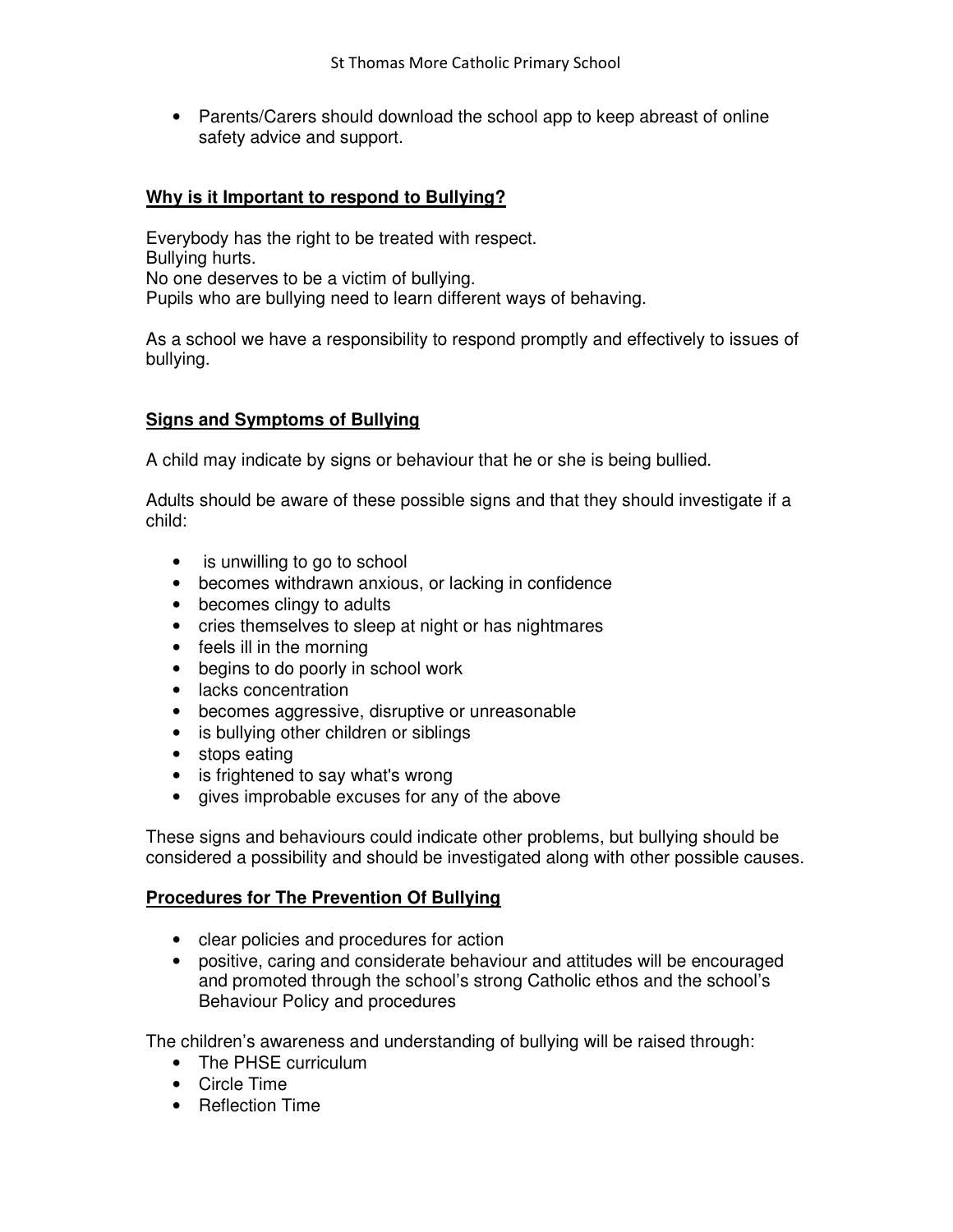- Assemblies
- Anti-Bullying Week
- House meetings

The children will be taught 'friendship' skills and other skills through:

The PSHE, RE, SRE and ICT curriculum **Assemblies** Reflection Time Visiting Theatre Workshops Modelled behaviour by staff, House Captains, School Ambassadors and Play **Buddies** 

We will raise the awareness of parents through:

- The school app
- Anti-Bullying Week
- Circulating the Anti-Bullying Policy in Welcome Pack
- Documents and policy shared on the School Website
- Ensuring that the playground environment is safe and stimulating with: a variety of physical, social and creative activities for the pupils to engage with; quiet areas; good quality supervision; staggered playtimes; ongoing training for lunchtime supervisors; open access to the school's SaFE Officer in the community room and trained play buddies supporting and modelling friendship and positive play.

## **The role of governors**

 The governing body supports the Headteacher in all attempts to eliminate bullying from our school. This policy statement makes it very clear that the governing body does not allow bullying to take place in our school, and that any incidents of bullying that do occur are taken very seriously and dealt with appropriately.

The governing body monitors the incidents of bullying that occur, and reviews the effectiveness of the school policy regularly. The governors require the Headteacher to keep accurate records of all incidents of bullying and to report to the governors on request about the effectiveness of school anti-bullying strategies.

The governing body responds within ten days to any request from a parent/carer to investigate incidents of bullying. In all cases, the governing body notifies the Headteacher and asks him/her to conduct an investigation into the case and to report back to a representative of the governing body.

## **The role of the Headteacher**

It is the responsibility of the Headteacher to implement the school antibullying strategy and to ensure that all staff (both teaching and non-teaching) are aware of the school policy and know how to deal with incidents of bullying. The Headteacher reports to the governing body about the effectiveness of the antibullying policy on request.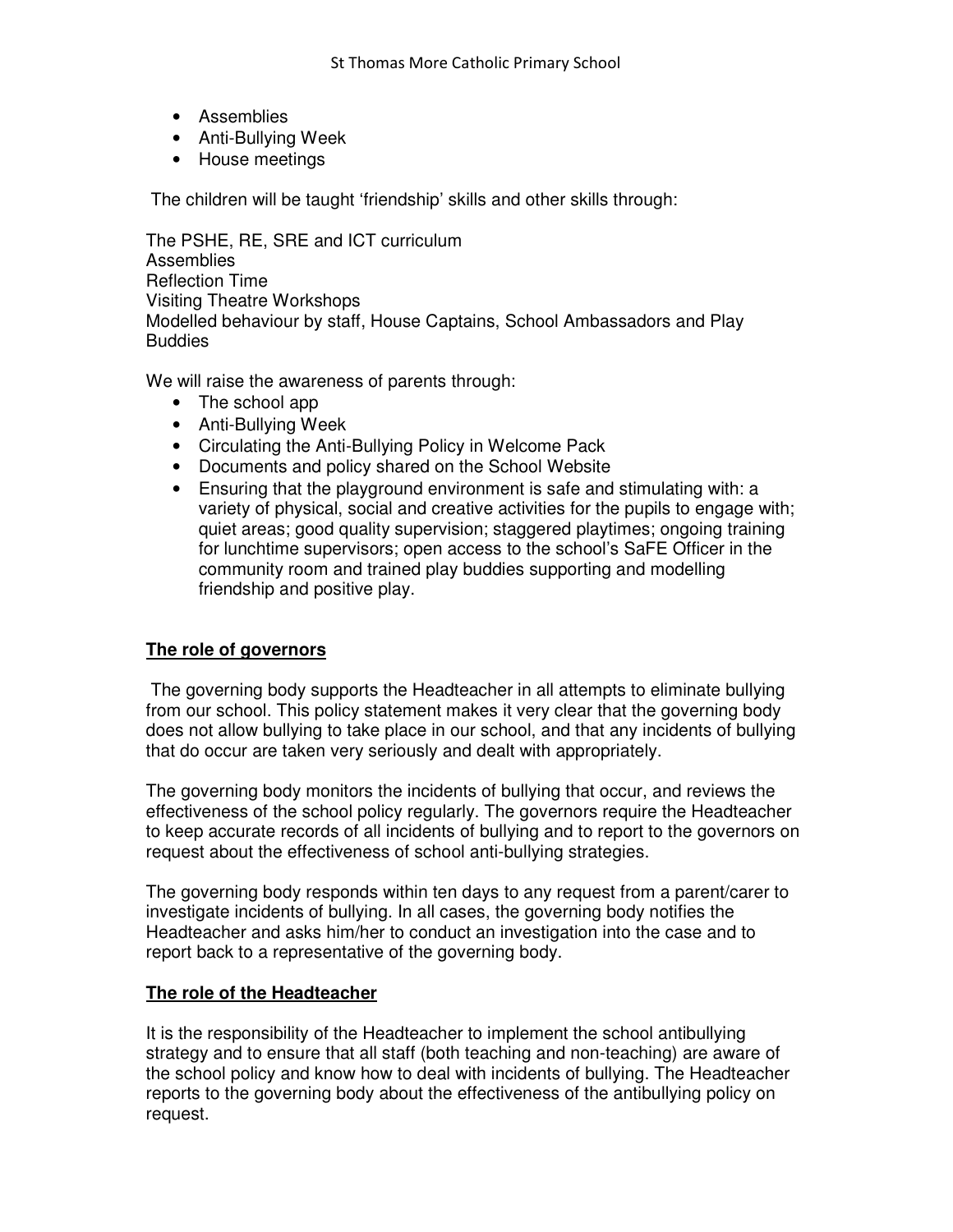The Headteacher ensures that all children know that bullying is wrong, and that it is unacceptable behaviour in this school. The Headteacher draws the attention of children to this fact at suitable moments. For example, if an incident occurs, the Headteacher may decide to use assembly as a forum in which to discuss with other children why this behaviour was wrong, and why a pupil is being punished.

 The Headteacher ensures that all staff receive sufficient training to be equipped to deal with all incidents of bullying.

The Headteacher sets the school climate of mutual support and praise for success, so making bullying less likely. When children feel they are important and belong to a friendly and welcoming and caring school, bullying is far less likely to be part of their behaviour.

## **The role of the teacher**

Teachers in our school take all forms of bullying seriously, and intervene to prevent incidents from taking place. They keep their own records of all incidents that happen in their class and that they are aware of in the school.

If teachers witness an act of bullying, they do all they can to support the child who is being bullied. If a child is being bullied over a period of time, then, after consultation with the Headteacher, the teacher informs the child's parents.

The Senior Learning Mentor keeps a log of all bullying and potential bullying and monitors and updates this (as required) on a day to day basis. The Learning Mentor communicates any incidents of bullying to the class teacher of the victim and perpetrators and also to the parents of all those involved.

If any adult witnesses an act of bullying, they should inform the Senior Learning Mentor and if she is absent the Headteacher.

If, as teachers, we become aware of any bullying taking place between members of a class, the issue will be dealt with immediately and the Senior Learning Mentor will be made aware and logs the incident (s).

Support is offered to those involved and may involve counselling. We spend time talking to the child who has bullied: we explain why the action of the child was wrong, and we endeavour to help the child change their behaviour in future. If a child is repeatedly involved in bullying other children, we inform the Headteacher and the SEND Lead. We then invite the child's parents/carers into the school to discuss the situation. In more extreme cases, for example where these initial discussions have proven ineffective, the Headteacher may contact external support agencies such as the social services. Perpetrators are given suitable punishment.

Teachers routinely attend training, which enables them to become equipped to deal with incidents of bullying and behaviour management.